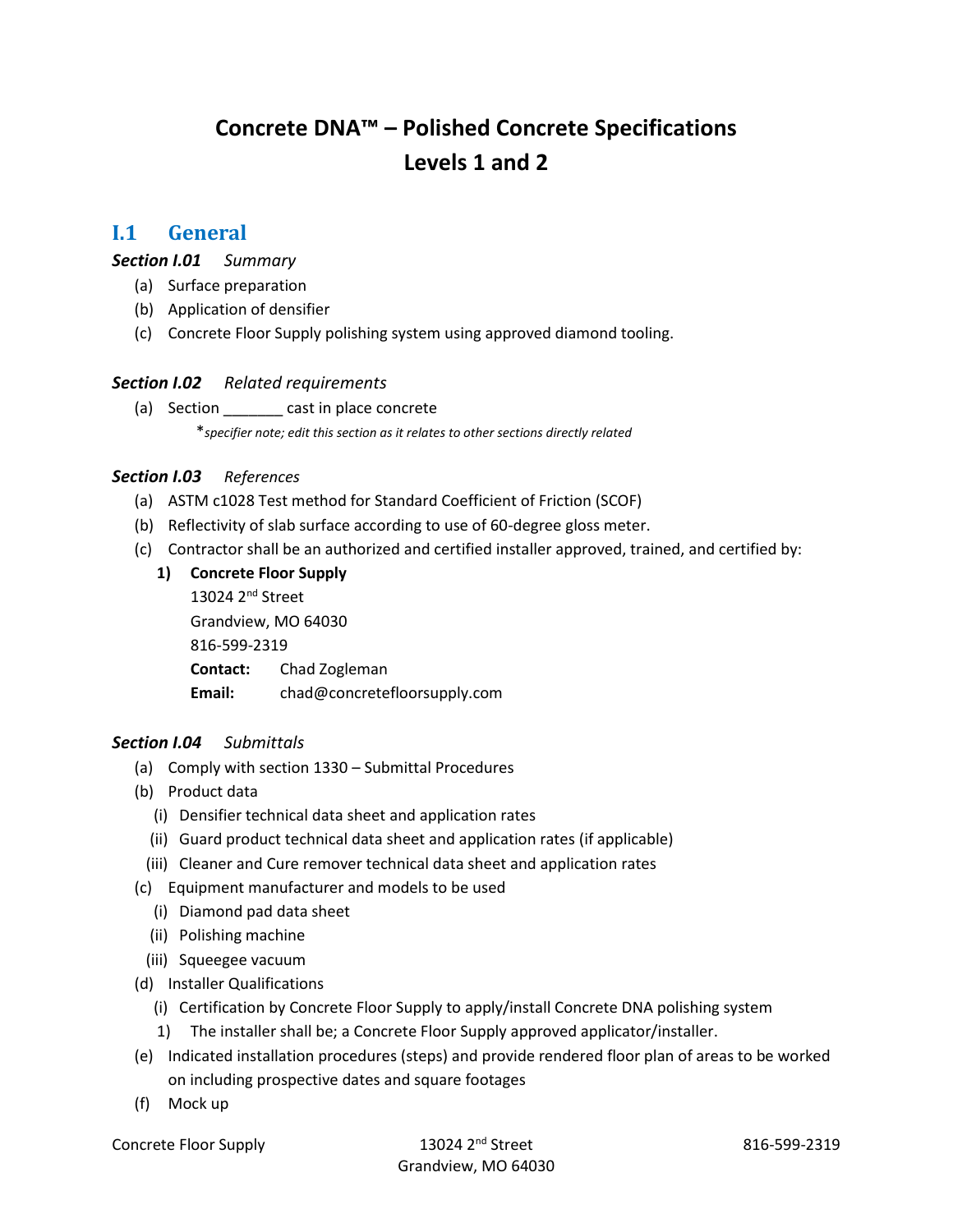- (i) Submit before and after pictures of mock up to architect
- (ii) Submit gloss testing results of mock up to architect

## *Section I.05 Quality Assurance*

- (a) Installer Qualifications
	- (i) Concrete Floor Supply certified installer
	- (ii) Contractor to have adequate number of skilled and trained work persons
- (b) Mock up
	- (i) Provide a mockup of at least 100 sq. feet in the location indicated, or as directed by architect or owners representative and have approved by architect or owners representative.
	- (ii) Give 7 days' notice to architect or owners representative prior to install of mock up
	- (iii) Maintain mock up area during construction to judge the completed work. *(if possible)*
- (c) Hold a pre-installation meeting via conference call, and/or onsite after completion of mock up and prior to commencing work
	- (i) Invite all related parties to meeting 7 days in advance. Attendees shall include;
	- 1) Architect, construction manager, owners representative, general contractor, equipment and densifier representatives, polishing subcontractor, and any other necessary party
	- (ii) Discuss; results of mockup, coordination and schedule of work, challenges or defects needing addressed, polishing and protection procedures, densifier application rate, etc.
	- 1) General contractor to record minutes and deliver to architect

#### *Section I.06 Delivery, Storage, and Handling*

- (a) Deliver densifier, guard products, and other approved liquids in manufacturers original and unopened containers with labels identifying product
- (b) Store materials according to manufacturer's instructions. Keep from freezing.

#### *Section I.07 Environmental Requirements*

- (a) Properly dispose of dust and slurry product from polishing procedures
- (b) Do not apply products when air or surface temperature is expected to fall below 40 degrees F (4 degrees C) within 4 hours of application
- (c) Do not allow standing water on floor after guard application

#### *Section I.08 Warranty*

- (a) Installer to provide a workmanship warranty upon completion.
- (b) Installer to provide care sheet that details proper care, cleaner and pads to maintain the polished concrete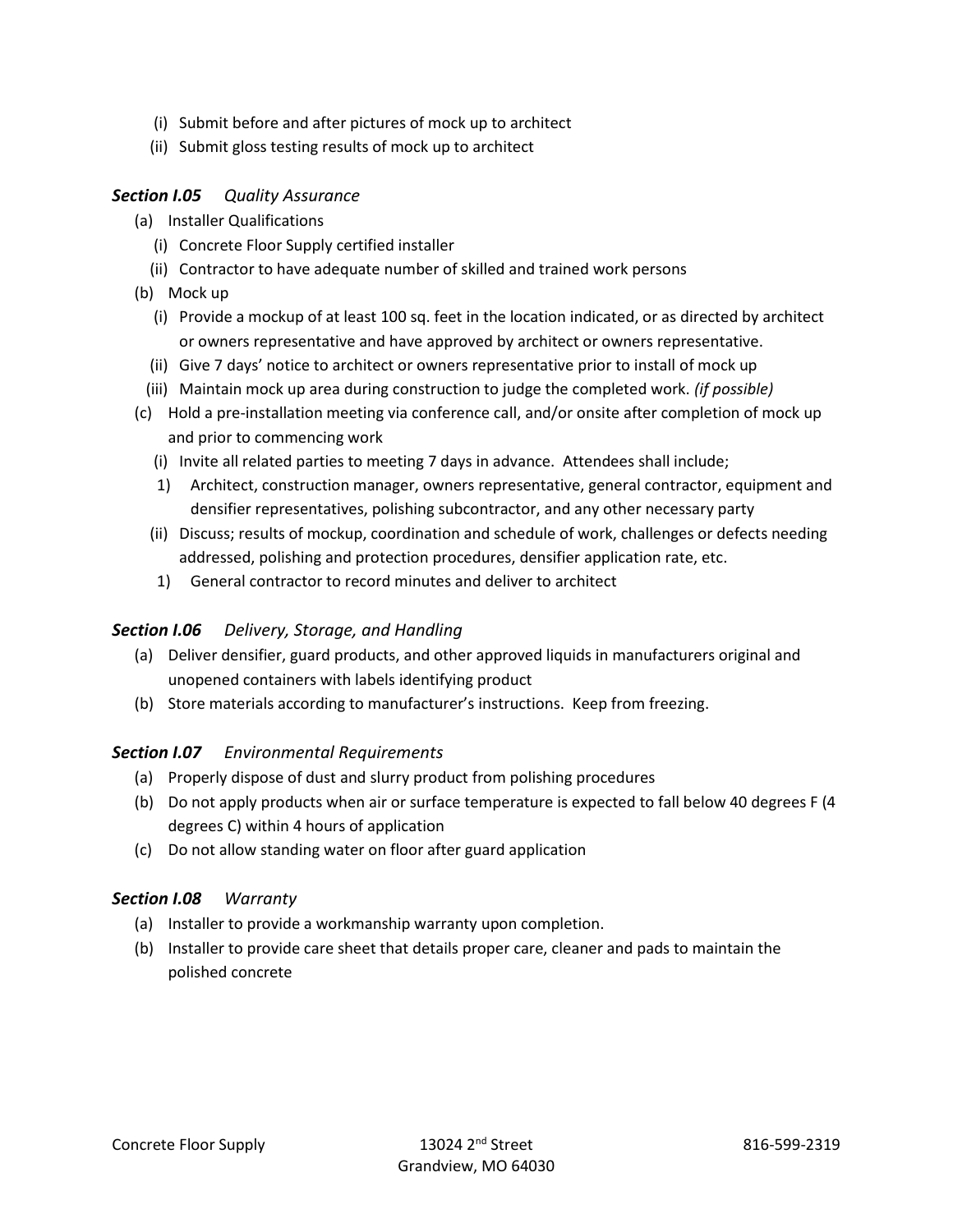# **II.1 Products**

#### *Section I.09 Manufacturers*

- (a) Concrete Floor Supply, 13024 2<sup>nd</sup> Street Grandview, MO 64030, 816-599-2319
- (b) Or other approved manufacturers by Concrete Floor Supply

#### *Section I.10 Products*

- (a) Concrete DNA™ Densifier CS Concrete Floor Supply
	- a) Level 2
- (b) Concrete DNA™ Densifier LS Concrete Floor Supply
	- a) Level 1
- (c) Concrete DNA™ Polishing Guard Concrete Floor Supply
	- a) Levels 1 and 2

#### *Section I.01 Equipment*

- (a) Propane powered diamond polishing and burnishing system with emissions shut off device
- (b) Auto Scrubber
	- (i) Approved and functional equipment
- (c) Slurry and waste water retrieving machine. (optional piece of equipment)
	- (i) Squeegee Vacuum
- (d) Diamond Polishing Pads
	- (i) Concrete DNA™ Satellite pads by Concrete Floor Supply
	- 1) Available grit sizes include: 50,100,200,400, 800, and 1500.
	- (ii) Concrete DNA™ Double Sided pads by Concrete Floor Supply
	- 1) Available grit sizes include: 200,400, 800, 1500 and 3000.
- (e) Densifier and Guard microfiber applicator pad
	- (i) Available through Concrete Floor Supply
- (f) Glue Removers and degreasing chemicals
	- (i) Available through Concrete Floor Supply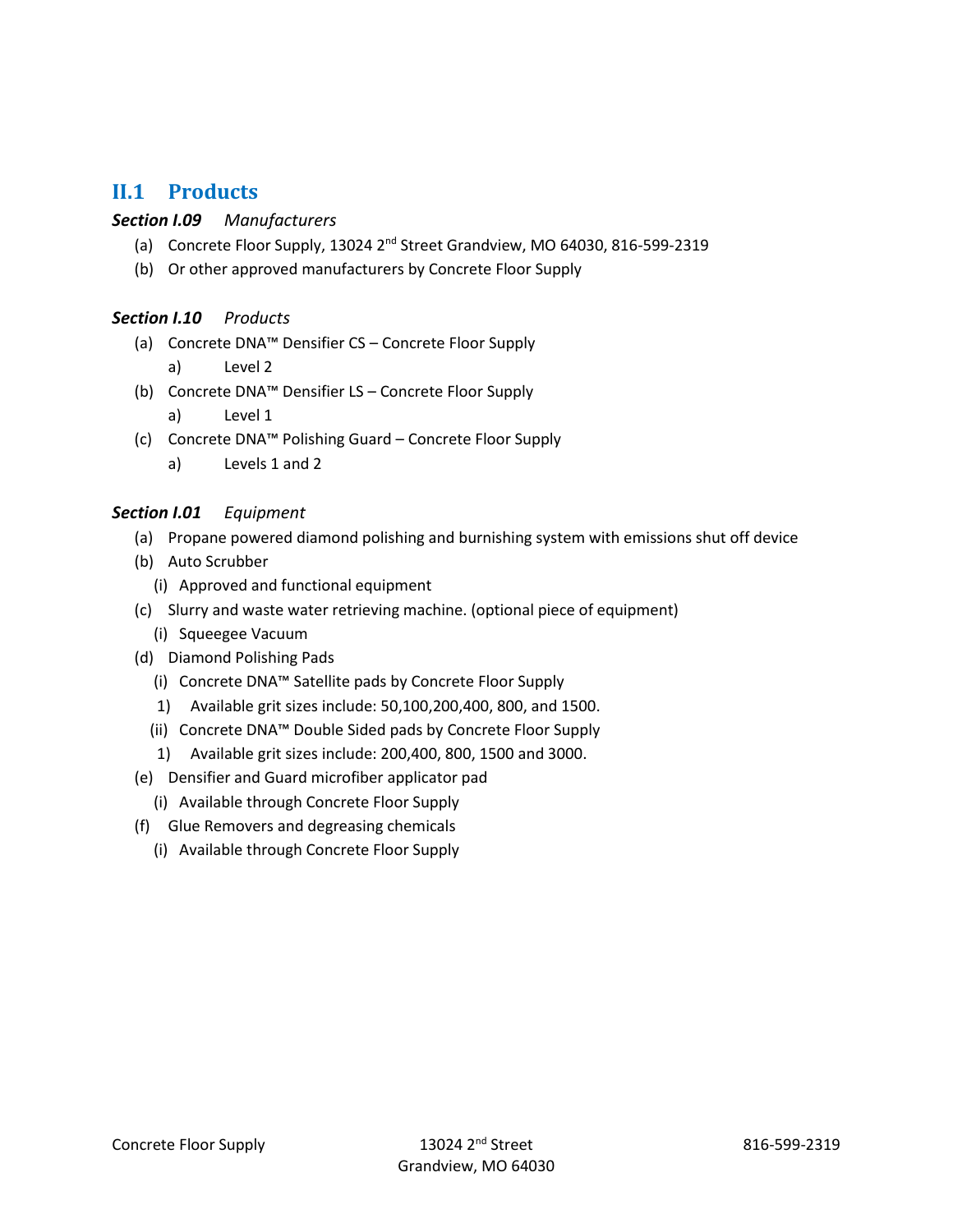# **III.1 Execution**

## *Section I.02 Surface Condition Examination*

- (a) Examine the surface with certified applicator and architect or owners' representative. Identify and note potential conditions that could affect the final polished finish.
- (b) Document all found conditions with a photograph and location on a floor plan. Discuss in prepolish meeting.

#### *Section I.03 Preparation*

- (a) Clean surface to prepare for proper application of densifier products
	- (i) Remove all curing compounds
	- (ii) Removed all other contaminants such as grease, oil, paint, etc.
	- (iii) Thoroughly rinse floor and allow to dry
- (b) Install all joint fillers and repair products prior to slab enhancement per manufacturers specifications

## *Section I.04 Application*

- (a) Wet polish slab
	- (i) Sequential progression of diamond grits required with each step no more than double the grit size of the previous step
	- (ii) Use grits to achieve outcomes of Concrete Floor Supply levels 1 or 2; whichever level is chosen for the project.
	- (iii) Auto scrub slab and/or pick up suspended slurry product with Slurry Vac between passes.
- (b) Apply Densifier
	- (i) Application shall be installed on a clean slab.
	- (ii) Application rates in accordance with manufacturer's instructions.
- (c) Continue to wet polish slab according to Level 1 or 2 instructions
- (d) Burnish Slab with 1500 and/or 3000 grit diamond impregnated burnish pad.
- (e) Apply Polishing Guard
	- (i) Apply per manufacturer's instructions

#### *Section I.05 Surface Finish Requirements*

- (a) Polish Finish shall have a uniform appearance with no evidence of scratches, swirls, or streaking.
- (b) Final surface gloss values shall be in accordance with 2.06 5a of this specification
	- (i) Test with a 60-degree gloss meter.
	- (ii) Gloss readings locations determined by utilizing the "Z Gloss Method"
- (c) Slip resistance of floor shall be no less than a .50 static coefficient of friction (SCOF) measure by a Regan Scientific Instruments Bot-3000. Testing determined by architect.